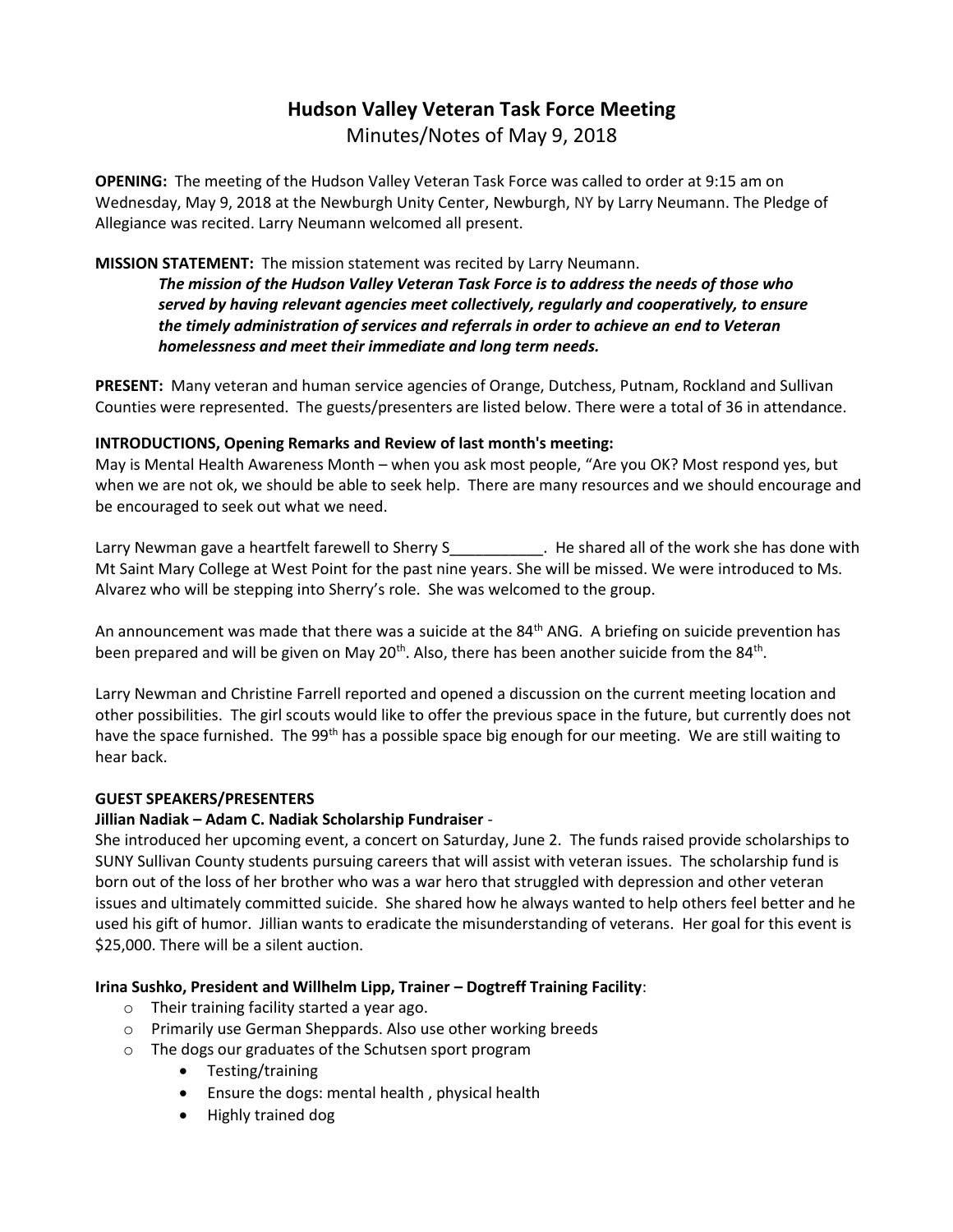- Advanced obedience
- o 70 dogs adopted from kill shelters
- o All requirements and guidelines for veteran service
- o Have a zero rate of return of dogs

Jeff Woodlock of Action Towards Independence

- o The program was reviewed and accepted by Wounded Warrior
- o Reduction of anxiety level
- $\circ$  The dogs sense a change in the veterans because of a change in body chemistry.

Service Dog Demonstration – grassy parking area

William Kaplan Chair of the Board of the Unity Center stopped in to introduce himself and welcome the task force. He gave a short film presentation. The Unity Center is to Eliminate Poverty through Edcuation.

# **VETERAN SERVICE AND COUNTY UPDATES:**

- **Dutchess County**
	- o **VSO: Marc Coviello, Director, Dutchess County Veterans' Services,** not present.
	- o **Vet2Vet: Adam Roche, Program Manager, Vet2Vet Veterans' Peer Services,** excused.
	- o **Julio** 
		- **■** Introduced new director of VSO, Marc Coviello and gave a brief introduction.
		- Since October, the veteran impact program addressing housing and preventing homelessness
- **Orange County**
	- o **VSO: Christian Farrell, Director - Orange County Veteran Services**
		- Veteran's Picnic well attended and many agencies present.
		- Upcoming Memorial Day events
			- Flags placed at each grave at the Veteran Cemetery in Goshen
			- Newburgh events see upcoming events
			- The names of the 800 Orange County residents lost in war are read.
	- o **Vet2Vet: Larry Neumann, Program Coordinator –**
		- HONOR fundraiser
		- My Brother Vinny walk
		- Movie "The Bomb" poignant movie
		- Next movie night is July 31. Movie to TBD
		- Honor Flight #19 85 WWII veterans, 218 motorcycle escort
		- Next Honor Flight on May 19<sup>th</sup> in Westchester County
		- $\blacksquare$  May 16<sup>th</sup> Hudson Valley Gives
- **Putnam County**
	- o **VSO: Karl Rohde, Director, Putnam County Veterans Service Agency**
		- Watchfire event needs guards for 6pm to 6am, food will be provided.
		- July 21<sup>st</sup> Congressional Medal of Honor Parade
		- **■** Traveling Wall (see upcoming dates)
	- o **Vet2Vet:** excused.
- **Rockland County**
	- o **Vet to Vet: Ismael (Izzy) Quintana Jr., Veteran Outreach Coordinator**
		- **■** 15 cycle of the military behavioral training ended on April 28<sup>th</sup> with 6 new mentors
		- Run the Rock event 30 veterans participated. Funds for Homes for Heroes
		- May  $1<sup>st</sup>$  participated in Carry the Load for veterans and first responders; 1 mile walk.
		- Partnership with VSA good relationship; 5 veterans referred.
- **Sullivan County**